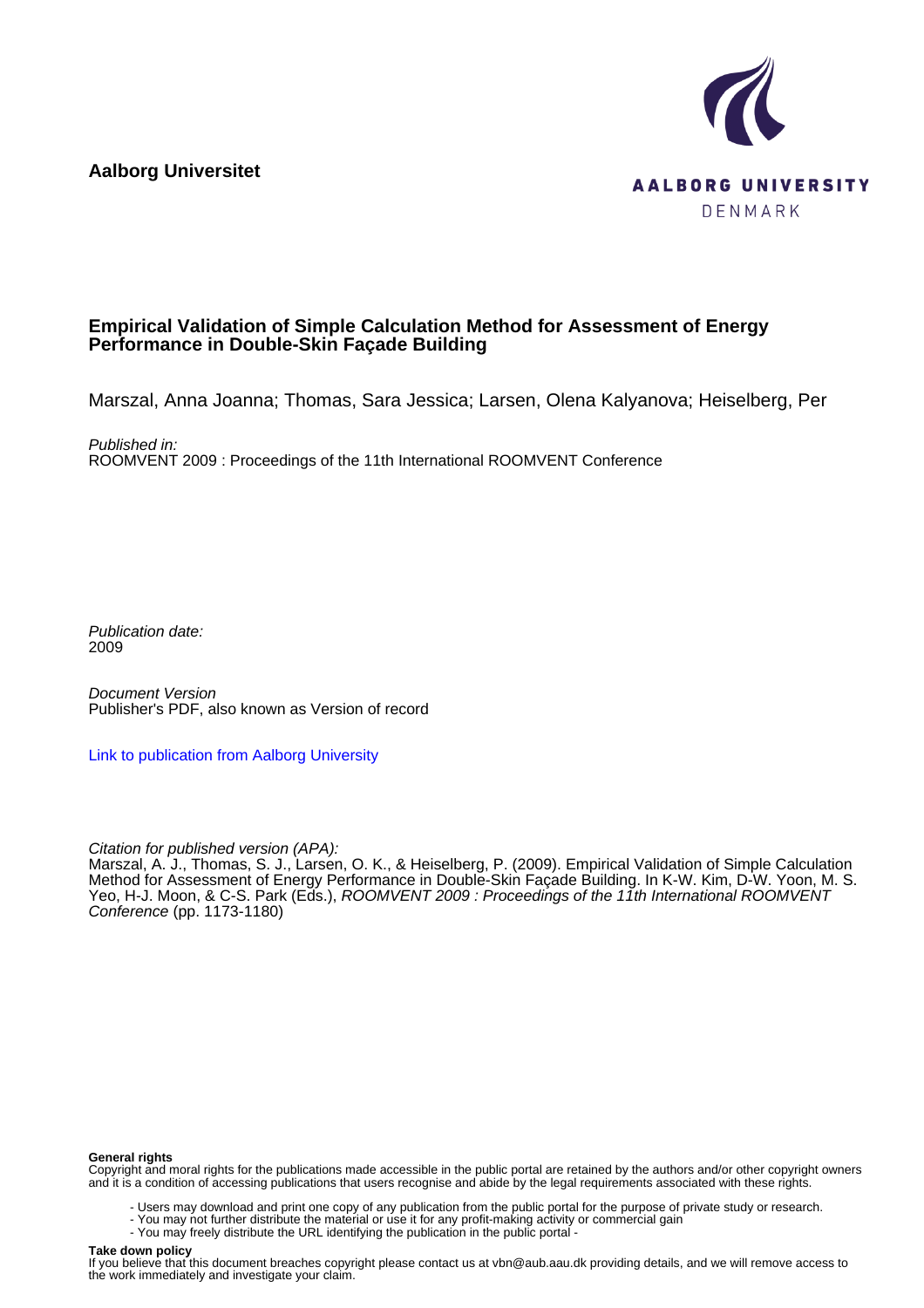# **Empirical Validation of Simple Calculation Method for assessment of energy performance in Double-Skin Façade building**

Anna Joanna Marszal<sup>1</sup>, Sara Jessica Thomas<sup>2</sup>, Olena Kalyanova<sup>1</sup> and Per Heiselberg<sup>1</sup>

<sup>1</sup>Department of Civil Engineering Aalborg University Sohngaardsholmsvej 57 DK-9000 Aalborg, Denmark

2 Rambøll Danmark A/S Prinsensgade 11 DK-9000 Aalborg

*Corresponding email: ajm@civil.aau.dk , sjt@ramboll.dk*

# **ABSTRACT**

When designing new buildings a Double-Skin Facades (DSF) concept is recurrently discussed as an energy saving solution. There is a strong demand for a tool, which could estimate the energy performance of a DSF building in an early design stage, in order to assess whether it fulfills the Energy Performance Building Directive. Therefore, the Bestfacade Project Group has developed the Simple Calculation Method (SCM).

In this paper the calculations of DSF performance using SCM are compared against experimental data gathered in a full-scale model for three data-sets from different periods of the year.

The SCM is recommended for assessing a seasonal DSF performance, however, it gives more reliable results if SCM is applied for shorter periods. Detailed calculation results tend to differ from the measurements, mainly due to overestimating the cooling demand. The validation described in this paper led to conclusions regarding possible improvements of SCM.

## **INTRODUCTION**

Double Skin Façade (DSF) is an increasingly popular solution among architects aiming to give a building an impression of a modern and light construction. It appears mainly in office buildings, where a transparent building envelope is most welcome. Recently however, this concept has evolved from a merely esthetical one to a solution presenting many practical virtuous in several disciplines. One of the most important reasons for DSF gaining focus, are stricter building energy consumption requirements introduced by several countries, as well as the European Union, after formulating the Kyoto Protocol in 1997 [1].

Finally, one of the most interesting aspects of DSF is applying the air cavity to purposes of ventilation. The construction must then contain several openings at different levels of both the external and internal skin, which are operated accordingly to the ventilation concept and amount of air passing through them. This paper is considered with a ventilation strategy of mechanically driven air supply through DSF, which is characteristic for the heating season.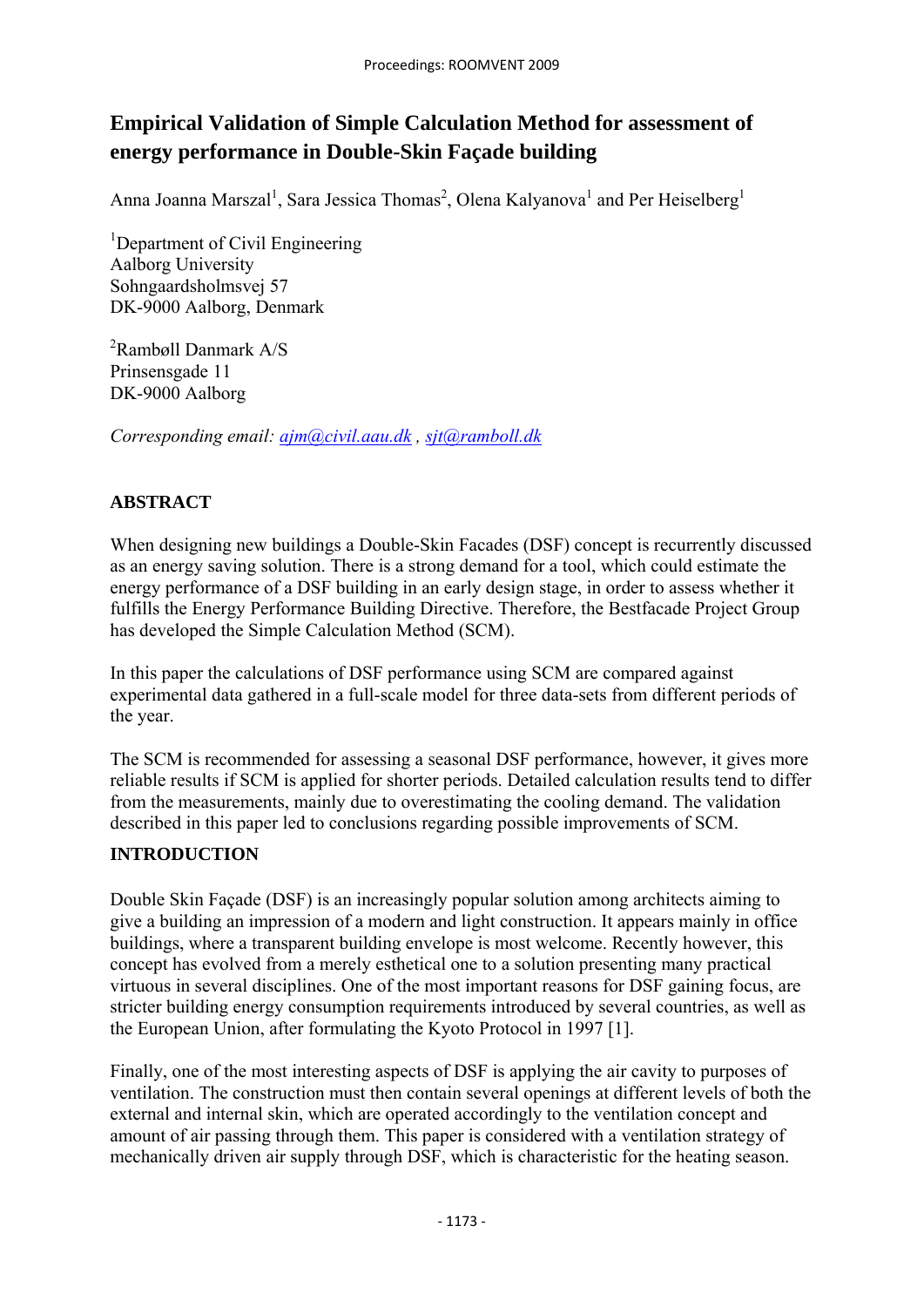Such a solution seems to have a lot of potential in decreasing the building energy consumption. However, the detailed performance of air supply through DSF depends on several factors, such as: the orientation of DSF; the properties of the construction, including U-values for both layers, glazing g-value and heat absorbance; the external and internal air temperature; the instantaneous airflow rate; geometry of the DSF and the openings; the building's heat capacity; the solar reflectance of internal and external surfaces, etc. It should be noted that a poorly designed or operated DSF can have the opposite effect of increasing the energy consumption due to a higher heat loss during the heating season and overheating during the cooling season [2]. Therefore, is important to assess the performance of DSF in as much detail as possible, while the project is still in the design phase and drastic changes can be made. To perform this task, engineers need to be equipped with the proper tools to predict the performance of such a solution.

This paper focuses on the Simple Calculation Method (SCM), developed by the BESTFACADE project group. The main aim of SCM is to be easily integrated in the calculation methods of the EPBD (Energy Performance Building Directive) as well as offer sufficient accuracy for the early planning stage of the thermal behavior and the energy performance of the buildings with double skin façade [3]. However, simulating the DSF performance is still something new and thus the quality of results obtained from computer models must be validated by comparison with the measured performance. This paper presents the comparison of calculations results for several periods of the year and corresponding measurements from a real size laboratory 'the Cube', which formed the basis for evaluating the quality of the SCM model. The drawbacks and inaccuracies of SCM were analyzed and conclusions were drawn considering possible improvements as well as application recommendations.

#### **METHODS**

#### Experimental Data

The calculations of the DSF performance using SCM are compared against the experimental data gathered in the full-scale outdoor test facility 'the Cube', see Figure 1. The empirical data-sets are collected for double skin façade operating in air supply mode cooperating with a mechanical ventilation system. The air flow through DSF is constant, independent of the weather conditions and natural driving forces and equals  $143 \text{ m}^3/\text{h}$ . In this mode, fresh air enters the DSF at the bottom openings in the external façade, flows through the façade cavity and then is exhausted through the top openings in the internal façade to the interior. The flow motion of air is driven by a fan.



Figure 1.Test facility 'the Cube' (left). Plan of 'the Cube' (centre). Illustration of principle of air supply mode (right).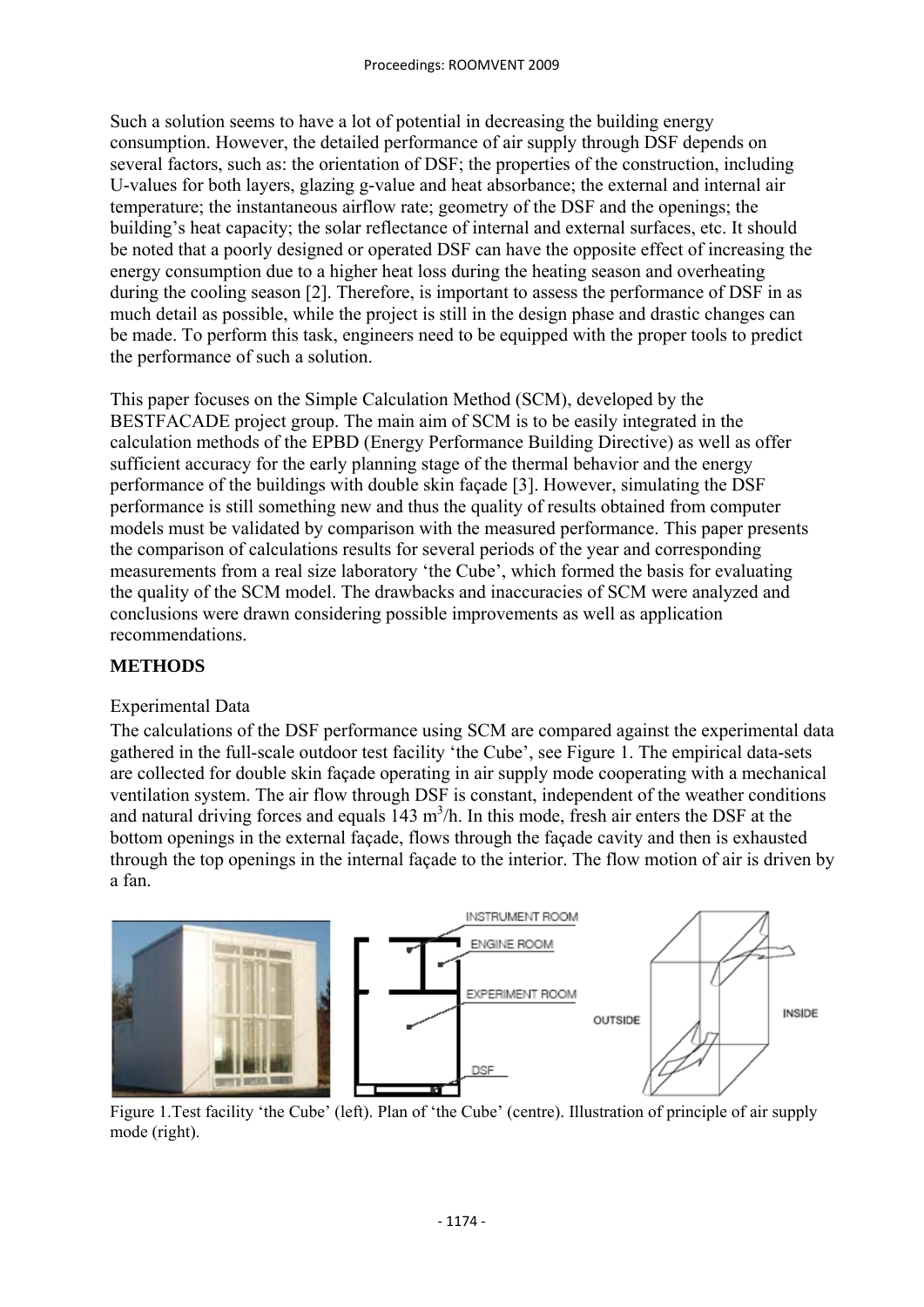The measurements are divided into three periods: fall 2006 (data-set 1), early spring 2008 (dataset 2) and late spring 2008 (data-set 3). Detailed information regarding each data-set is presented in Table 1and can be also found in [2]. The energy performance, the air temperature in the DSF cavity, the temperature of the shading device in the cavity and the temperature of the glass surface are the main focus of the empirical measurements. Both, the interior and exterior environment define the boundary conditions for the DSF. In order to minimize the influence of the interior environment the air temperature in the experiment room of 'the Cube' is kept uniform and constant at apx.22°C. Additional information about the test facility can be found in [4].

| Model                                                   |                                  |                   | Data-set 1          | Data-set 2        | Data-set 3           |
|---------------------------------------------------------|----------------------------------|-------------------|---------------------|-------------------|----------------------|
| Measurement period                                      |                                  |                   | $09.11 - 30.11.200$ | 26.04 - 12.05.200 | $14.05 - 27.05.2001$ |
| Shading device                                          |                                  |                   |                     |                   | $^+$                 |
| parameters<br>Measured                                  | Air temperature in DSF<br>cavity | $tc_{\text{out}}$ | $^{+}$              | $^{+}$            | $^{+}$               |
|                                                         |                                  | $tc_{in}$         |                     | $^+$              | $\hspace{0.1mm} +$   |
|                                                         | Glass surfaces temperature       |                   | $^{+}$              | $^{+}$            | $^{+}$               |
|                                                         | Shading surface temperature      |                   |                     |                   | $^{+}$               |
| Average outdoor air temperature $[^{\circ}C]$           |                                  |                   | 7,5                 | 13,4              | 12,2                 |
| Average global solar irradiation $\left[ W/m^2 \right]$ |                                  |                   | 102,6               | 311,9             | 343,1                |

Table 1. Data-sets specification ('-'stands for no, '+' stands for yes).

## Simple Calculation Method

With the goal to assess a preliminary energy consumption of the DSF building, the Bestfacade Project Group has developed a Simple Calculation Method based on European Standards. The energy demand for heating and cooling for a building with DSF is calculated accordingly to the periodically based balancing method as described in EN/ISO 13790. The calculation of the net heating and cooling demand is described by an energy balance of a conditioned zone takes into considerations the transmission and ventilation losses, solar and internal heat gains. This is described by the following equations.

$$
Q_{H,nd} = Q_{H,ls} - \eta_{H,gn} \cdot Q_{H,gn} \quad (1)
$$

where  $Q_{H,nd}$  is the energy need for heating,  $Q_{H,ls}$  are the total heat losses for the heating mode,  $Q_{H,gn}$  are the total heat gains for the heating season and  $\eta_{H,gn}$  is the dimensionless gain utilisation factor for heating, where the building heat capacity is included.

$$
Q_{C,nd} = Q_{C,gn} - \eta_{C,ls} \cdot Q_{C,ls} \qquad (2)
$$

where  $Q_{C,nd}$  is the building energy need for cooling,  $Q_{C,ls}$  is the total heat losses for the cooling mode,  $Q_{C,gn}$  are the total heat gains for the cooling season,  $\eta_{C,gn}$  is the dimensionless gain utilisation factor for cooling.

$$
Q_{ls} = Q_{tr} + Q_{ve}
$$
 (3)

where  $Q_{ls}$  are the total heat losses,  $Q_{tr}$  are the total transmission heat losses  $Q_{ve}$  are the total ventilation heat losses

$$
Q_{gn} = Q_{int} + Q_{sol} \tag{4}
$$

where  $Q_{gn}$  are the total heat gains,  $Q_{int}$  is the sum of the internal heat gains over a given period,  $Q_{sol}$  is the sum of the solar heat gains over a given period

The influence of DSF on building energy consumption is calculated accordingly to German standard DIN V 18599, where DSF construction is treated as a subsystem of unheated glazed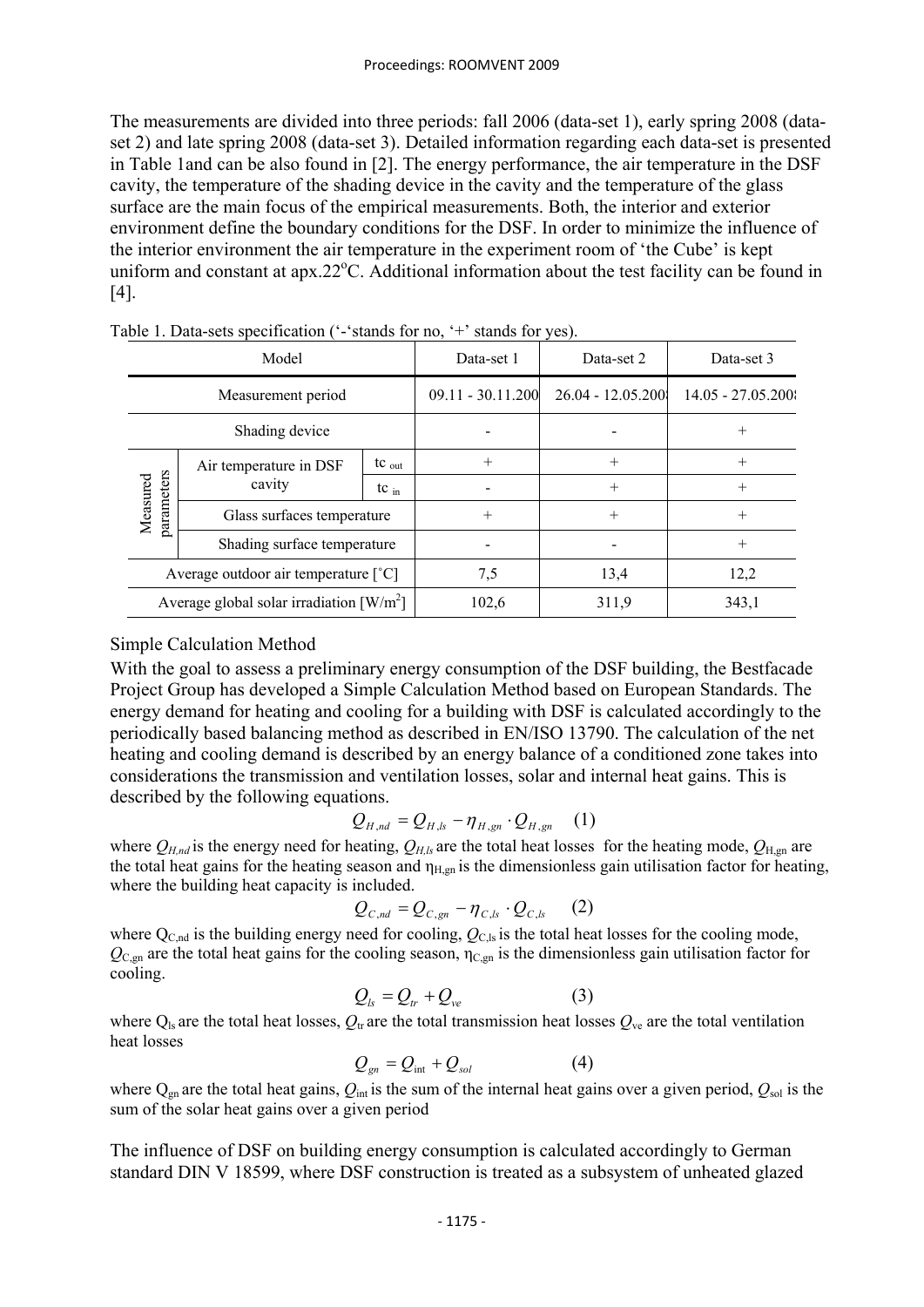annex. The glazing of an annex must be taken into consideration when calculating the heating -  $Q_{H,gn}$  and cooling -  $Q_{C,gn}$  gains due to solar radiation. Direct solar heat gains due to opaque components of the dividing wall are ignored. These are evaluated indirectly by including them in the temperature increase within the glazed annex.

The mean temperature in the DSF's cavity is calculated as described in EN ISO 13789 and is taken into consideration when calculating the heating -  $Q_{H,k}$  and cooling -  $Q_{C,k}$  losses due to transmission and ventilation from the heated building space to the annex (DSF cavity). It takes into consideration the buffer effect between the space and the external environment.

$$
\mathcal{G}_{u} = \frac{\phi_{u} + \mathcal{G}_{i}(H_{T,iu} + H_{V,iu}) + \mathcal{G}_{e}(H_{T,ue} + H_{V,ue})}{H_{T,iu} + H_{V,iu} + H_{T,ue} + H_{V,ue}} \quad (5)
$$

where  $\Phi_u$  is the heat flow (from heat sources) into the unheated building zone (e. g. due to solar heating or internal heat sources)  $v_i$  is the internal temperature  $H_{T_i}$  is the heat transfer coefficient of transmission of the components between the zone being evaluated and the adjacent unheated building zone  $H_{T,\mu}$  is the heat transfer coefficient of transmission of the building components between the unheated building zone and the exterior  $H_{V,iu}$  is the heat transfer coefficient of ventilation between the building zone being evaluated and the adjacent unheated building zone (normally,  $H_{V,u} = 0$  can be assumed)  $H_{V,ue}$  is the heat transfer coefficient of ventilation between the adjacent unheated building zone and the outside atmosphere.

The air temperature in the outlet from the DSF is calculated according to equation 6.

$$
\mathcal{G}_{out} = 2 \cdot (\mathcal{G}_u - \mathcal{G}_i) \tag{6}
$$

where,  $v<sub>u</sub>$  is the mean temperature in the unheated building zone-DSF,  $v<sub>in</sub>$  is the inlet temperature to the unheated building zone-DSF [K]

The heat, which is retained in the DSF cavity and causes the air temperature to increase, is calculated as a sum of two parameters. The total solar radiation entering through the external glazing decreased by the radiant heat, which is transferred directly via transparent building components into the building zone and internal heat sources in the cavity.

The shading and solar protection devices of the transparent components of internal glazing must be accounted for, when calculating the direct heat gains in the building zones. The solar protection devices must be taken into consideration when calculating the total energy transmittance of the internal glazing. It has to be also taken into consideration as internal heat sources, when calculating the heat gains affecting the unheated annex. However, in this paper the absorbance of the shading material is not taken into consideration due to insignificant mass [3].

#### **RESULTS**

Although, the Simple Calculation Method is recommended for assessing a monthly or even seasonally energy performance of DSF, in this paper the calculations have been performed on hourly basis, since a detailed approach could provide more insight in the accuracy of the calculation method. The calculated mean value of total energy consumption for the entire period is underestimated comparing to empirical measurements, especially in data-set 1, where the difference equals 351 kWh, see Figure 2. However, the results of SCM based on 24-hour averages for data-set 2 and data-set 3 were more satisfactory due to overestimating the energy usage, and therefore being on the 'safe side'. It should be noted, that the case of data-set 1 differs from the two others, since not only the calculation results for the entire period but also those based on averages of shorter periods underestimate the measured power load.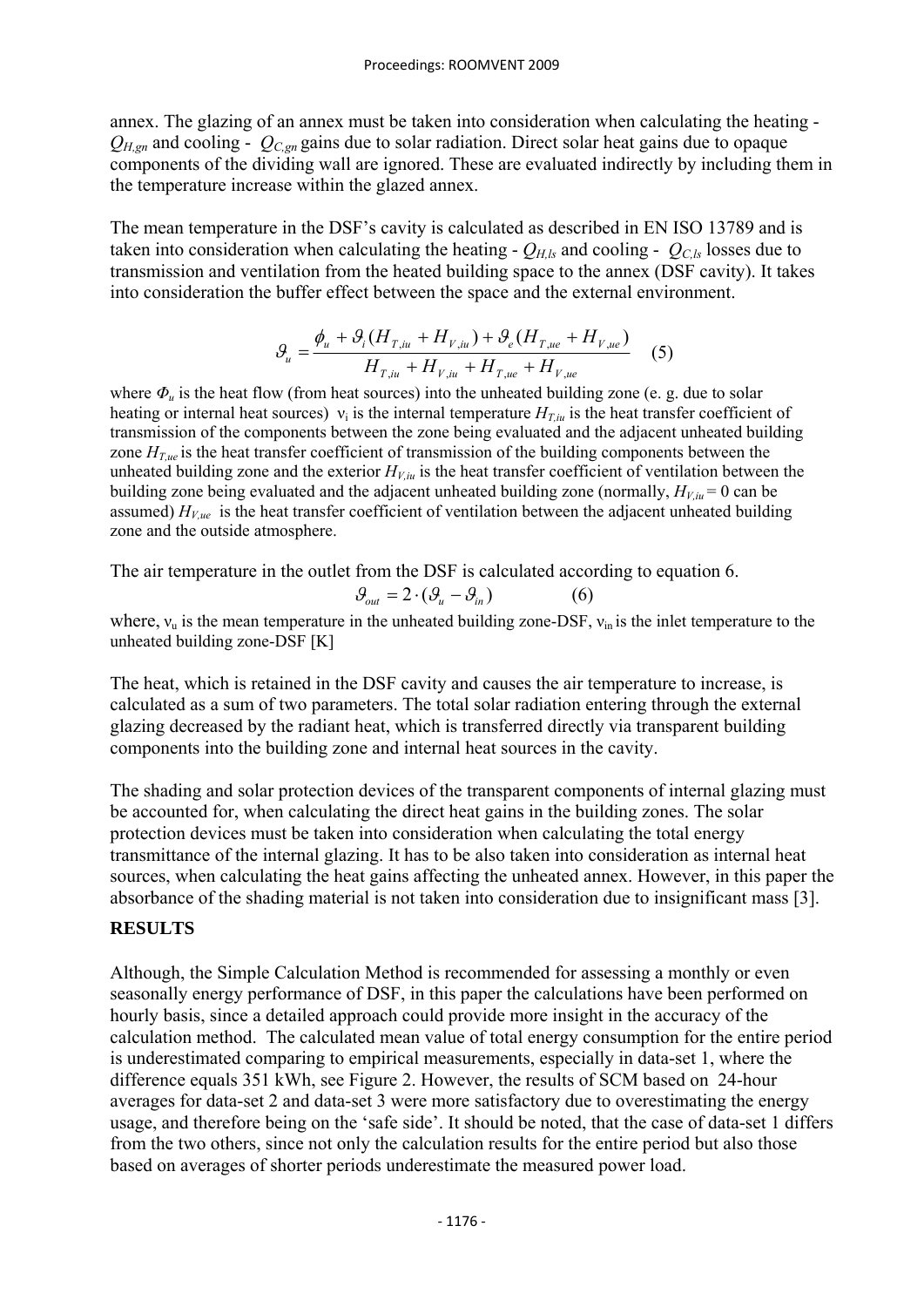#### Proceedings: ROOMVENT 2009



Figure 2. Measured and calculated total energy use[kWh] for different averages for each data-set.

In Figures 3-5 is depicted calculated power load for different averages and measured hour by hour energy usage in test facility for data-set 1, 2 and 3, respectively. It should be noted, that for 1-hour averages for every data-set the SCM follows the tendency of the experimental data. However, the cooling demand is significantly overestimated, even for the case with shading device. The heating demand gives opposite results, which are especially noticeable for data-set 1. There are few reasons why SCM decreases the energy need for heating. Firstly, in the SCM the thermal bridges in the building constructions are not included, and therefore heat losses due to transmission are lower. Secondly, it overrates the influence of solar radiation on the performance of DSF, which can be an explanation for difference in both the heating and cooling demand.

Results obtained from the calculations, in which twenty-four hours were divided into two averages (8-16-working hours and 17-7), are very similar to 1-hour average outcome for data-set 1 and data-set 2. This demonstrates, that significantly increasing the time intervals between input variables still gives equally reliable calculation results, which distinguish between the type of energy consumed.

As mentioned above for 24-hour averages the calculation results for energy consumption, as one value for the entire period, are acceptable for data-set 2 and data-set 3 and sufficient for the preliminary assessment of energy performance. However, when not only the value of energy consumption is significant, but also distinguishing between its quality (cooling and heating) and duration, then a more detailed analysis is desirable.



Figure 3. Data-set 1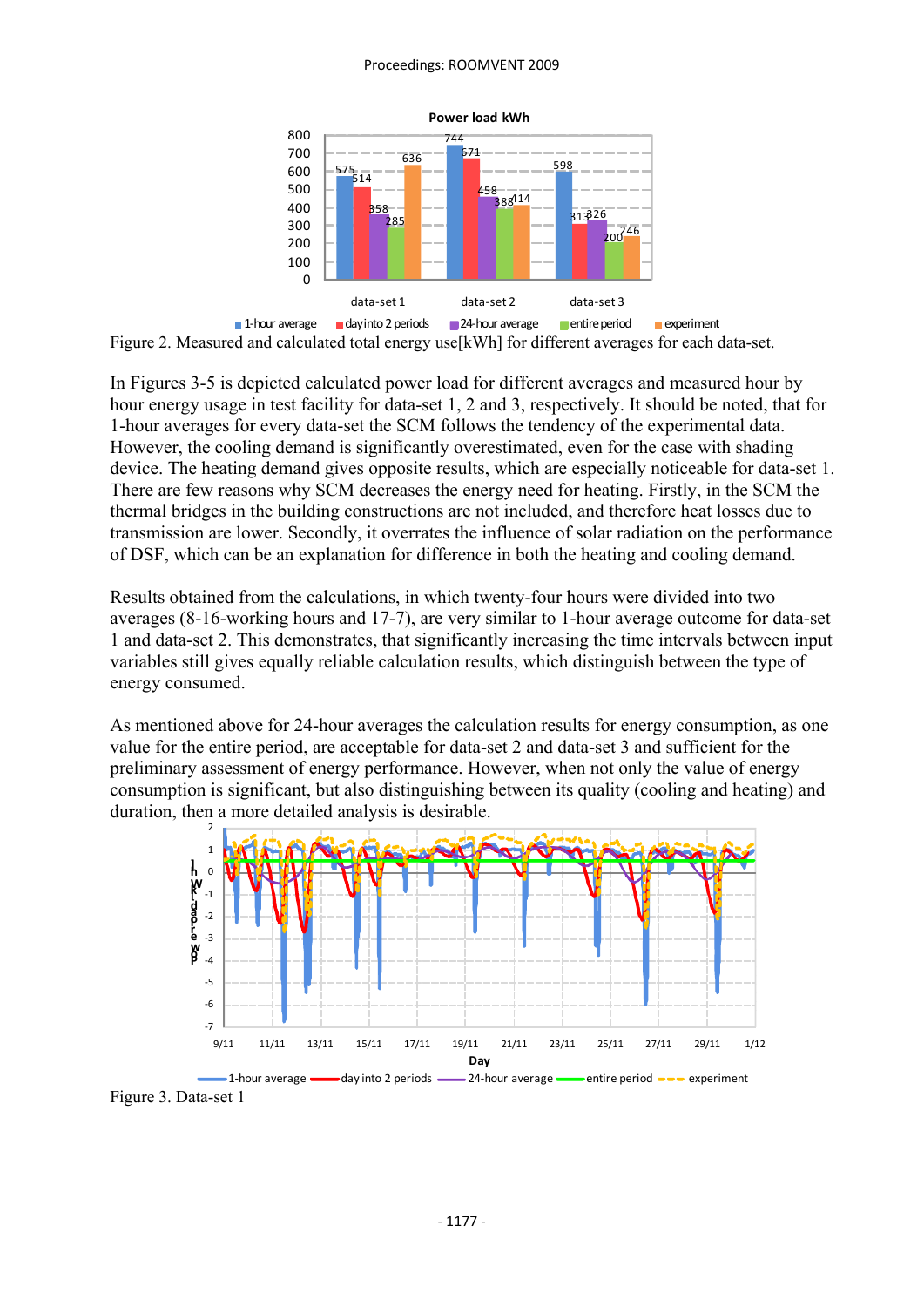

Figure 6. Temperature gradient inside the DSF cavity based on data-set 2 measurements and SCM calculations for 29.04.2008 12:00 and 3.05.2008 12:00.

The reason for the differences between SCM calculation and measurement results is investigated in more detail on the example of hourly values from data-set 2. At that period cloudy and relatively cold days occurred almost as often as sunny ones. Firstly, the measured and calculated temperature gradients inside the DSF cavity at 12:00 on the day with the lowest (29.04.2008) and highest (3.05.2008) solar radiation were compared, see Figure 6. The graph clearly shows that SCM assumes the temperature gradient to be linear, which is close to reality when direct solar radiation does not have a decisive influence on the DSF's performance. For sunny days however, SCM significantly overrates the temperatures, which results in overestimating the cooling load by up to 285%. Therefore, considering the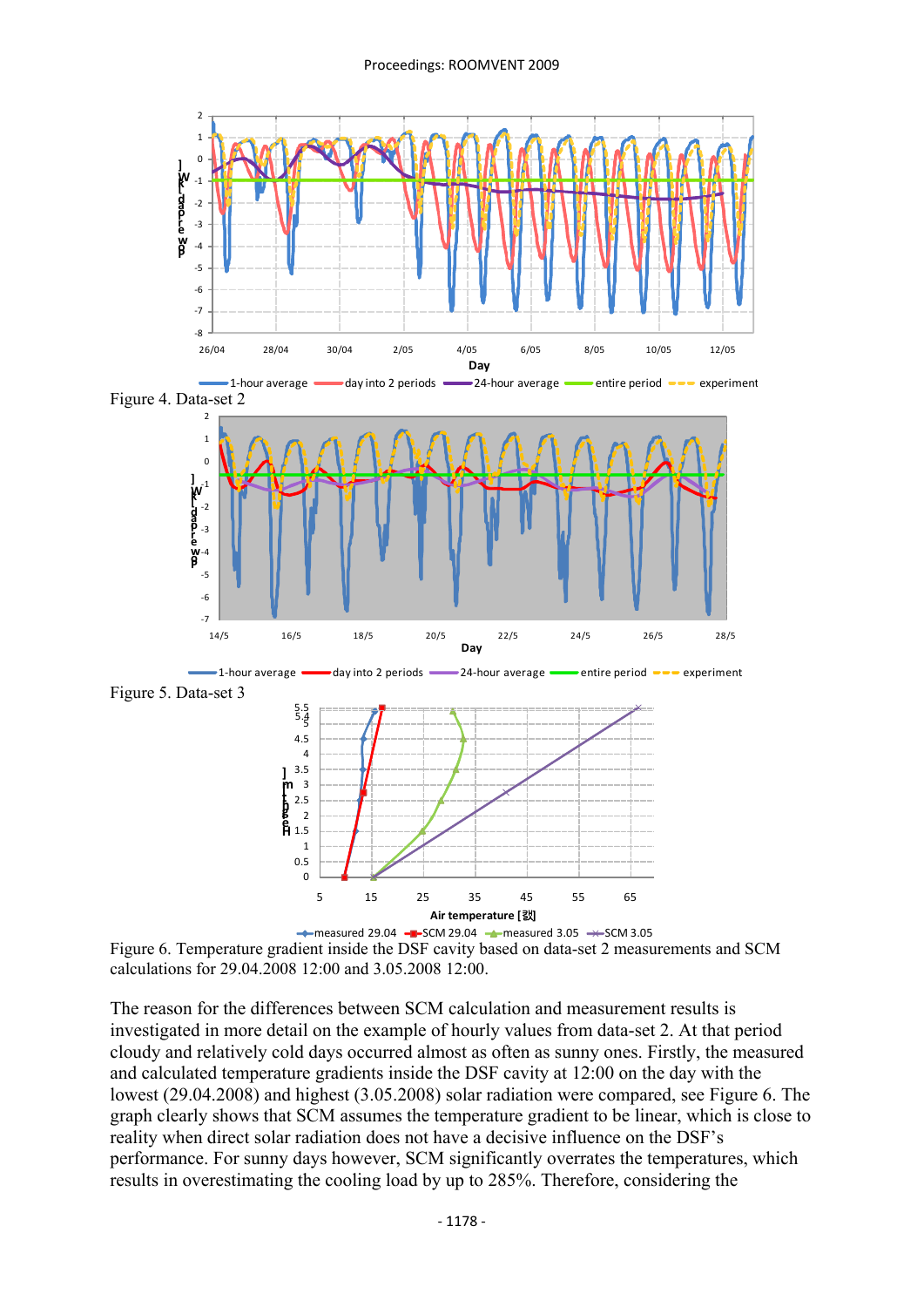temperature gradient in the cavity to be linear is thought to be a too big simplification. Another drawback of SCM is the lack of inputs indicating the specific DSF geometry, such as cavity depth and height, which are important when analysing the air temperature distribution.

To further evaluate the drawbacks of SCM, it is necessary to asses at what point the biggest error occurs. Therefore, two additional types of SCM calculations for data-set 2 were conducted. In the first one 'SCM + measured temp. 1' the calculated temperature in the middle of the cavity, see equation 5 (height of 2,75 m) was replaced with the measured one at the height of 2,5 m. In the second one 'SCM + measured temp. 2' both the temperature in the middle and at the top of the cavity, see equation 6, representing the outlet to the room, were replaced by the measured ones. The results of energy consumption obtained from those SCM calculations as well as the original one and measurements are compared in Figure 7. The overall difference between the calculations and the measured total energy consumption is smallest but still quite significant for 'SCM + measured temp. 2'. In the case of the original SCM results, the assumed temperatures in the cavity are responsible for 31,4% of the error.



**n**easuremnts **original SCM** SCM+measured temp. 1 SCM+measured temp. 2 Figure 7. Comparison of energy consumption during the entire period of data-set 2 obtained from measurements and three types of SCM calculations.

When considering the energy consumption due to heating, it is clear that the temperature gradient in the cavity is a key factor. This is especially the case for the outlet temperature, which directly influences the heat transfer due to ventilation between the DSF and the room. Considering this value as a linear continuation of the difference between the outside and measured temperature in the middle of the cavity, as was done in 'SCM + measured temp. 1', does not improve the results. In the case of cooling, air temperatures in both points of the cavity seem to have a similarly positive influence on the results, which indicates that both the heat transfer due to transmission and ventilation play an equally important role.



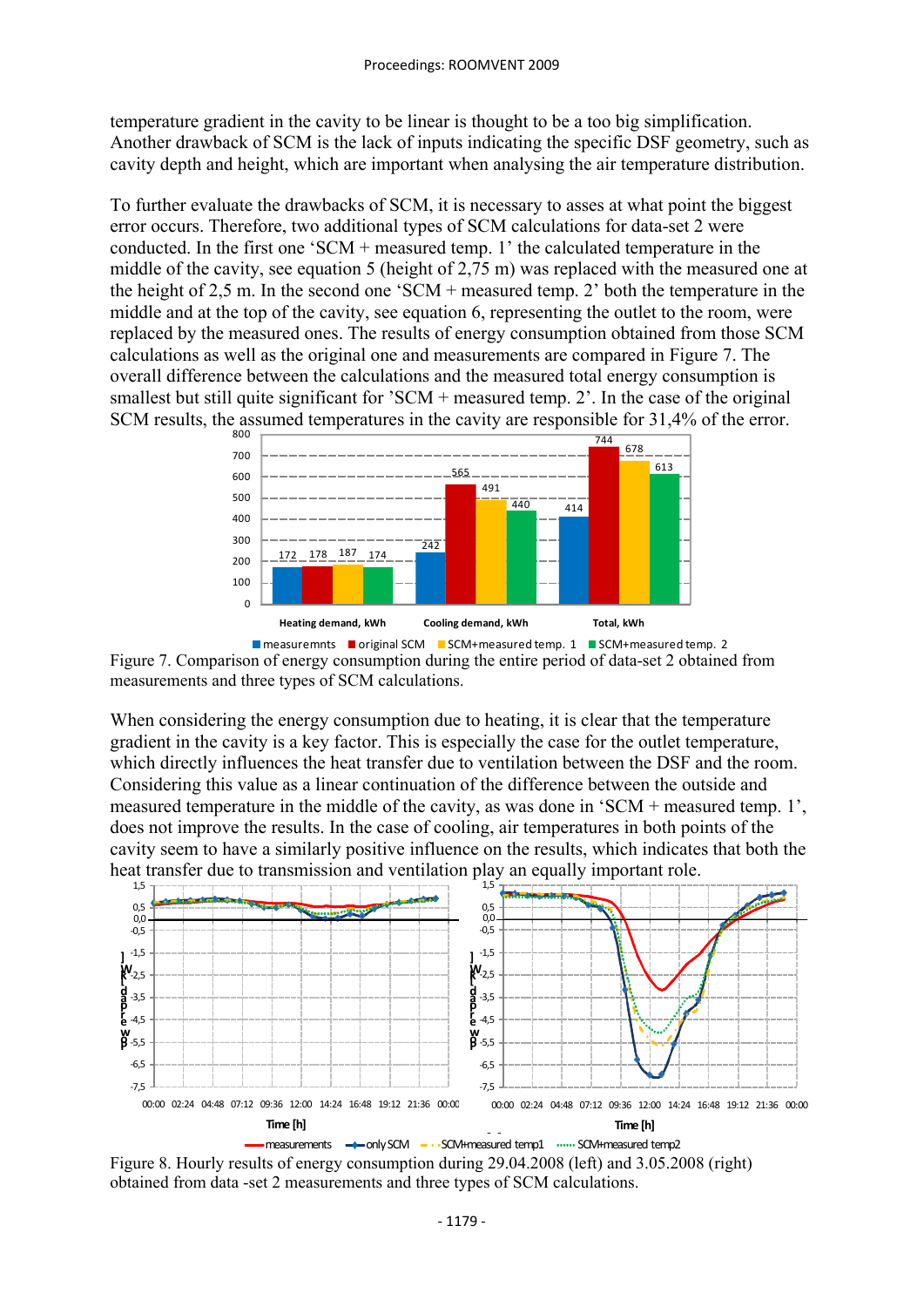The power load based on measurements and three types of SCM calculations for a cloudy and sunny day has been shown in Figure 8. The tendency of all SCM results is to indicate higher and earlier fluctuations in the power load than shown by the measurements. Therefore the time lag representing the building time constant, and thus the heat capacity, is underestimated. It should be noted that this parameter is considered in a simplified form in SCM as part of the gain utilisation factor. The graphs also clearly indicate that the error of SCM is drastically higher in the case of high solar radiation, whereas at night time all results are nearly identical. This confirms again that direct solar gains affecting the DSF building are overestimated in SCM.

## **CONCLUSIONS**

The above evaluation of SCM based on empirical measurements leads to an overall positive assessment of the calculation method. When applying the SCM to predicting the DSF performance for an entire period, as recommended by the Bestfacade project group, the value of total energy consumption is underestimated. In the case of data-sets 2 and 3, the value is close to the measured one, but for data-set 1 the difference is unacceptably high. This is thought to be mainly a result of neglecting the influence of thermal bridges in 'the cube's' construction. Such drawbacks can easily be eliminated by using supplementary U-values including thermal bridges. Data-set 1 is especially vulnerable to this problem, because, as shown in Table 1, the difference between the average outdoor temperature and the desired indoor one is highest.

The SCM assumes the temperature gradient in the DSF cavity to be linear, which is only close to reality, when direct solar radiation does not have a decisive influence on the DSF's performance. For sunny days, SCM significantly overestimates the cavity temperatures, which results in overestimating the cooling load by up to 285%. Therefore, a new relation for the temperature gradient in the cavity depending on solar radiation and cavity geometry should be developed.

Another disadvantage of SCM is overestimating the influence of solar radiation. Therefore, the energy need for cooling is overrated. This has been especially well illustrated on the examples of data-sets 2 and 3. The constructions of the full-scale model absorbed the less solar radiation than assumed by SCM, as the calculations do not take into consideration the solar reflectance from the indoor surfaces to the outside. It should be noted that all the surfaces in 'the cube' were light coloured and therefore, had a high reflectance factor.

The SCM could be further improved by specifying a more accurate g-value for the DSF windows. When defining the g-value of a glass pane, it is usually assumed that air movement occurs mainly on one side of it, corresponding to the outdoors. However, in the case of DSF there are strong air currents inside the cavity, which increases the heat transfer due to convection. This dynamic parameter is also influenced by the air temperature and angle of solar radiation. However, the calculation method is too simple to include such variations, which could be an additional source of error.

The above analysis shows that the DSF is a complex construction to describe as a numerical model and further research is needed. Despite all the drawbacks of the Simple Calculation Method, it is still thought to have much potential in the preliminary assessment of the DSF building energy consumption. The popularity of Double-Skin Façade constructions creates an increasing need for such a tool on the building market.